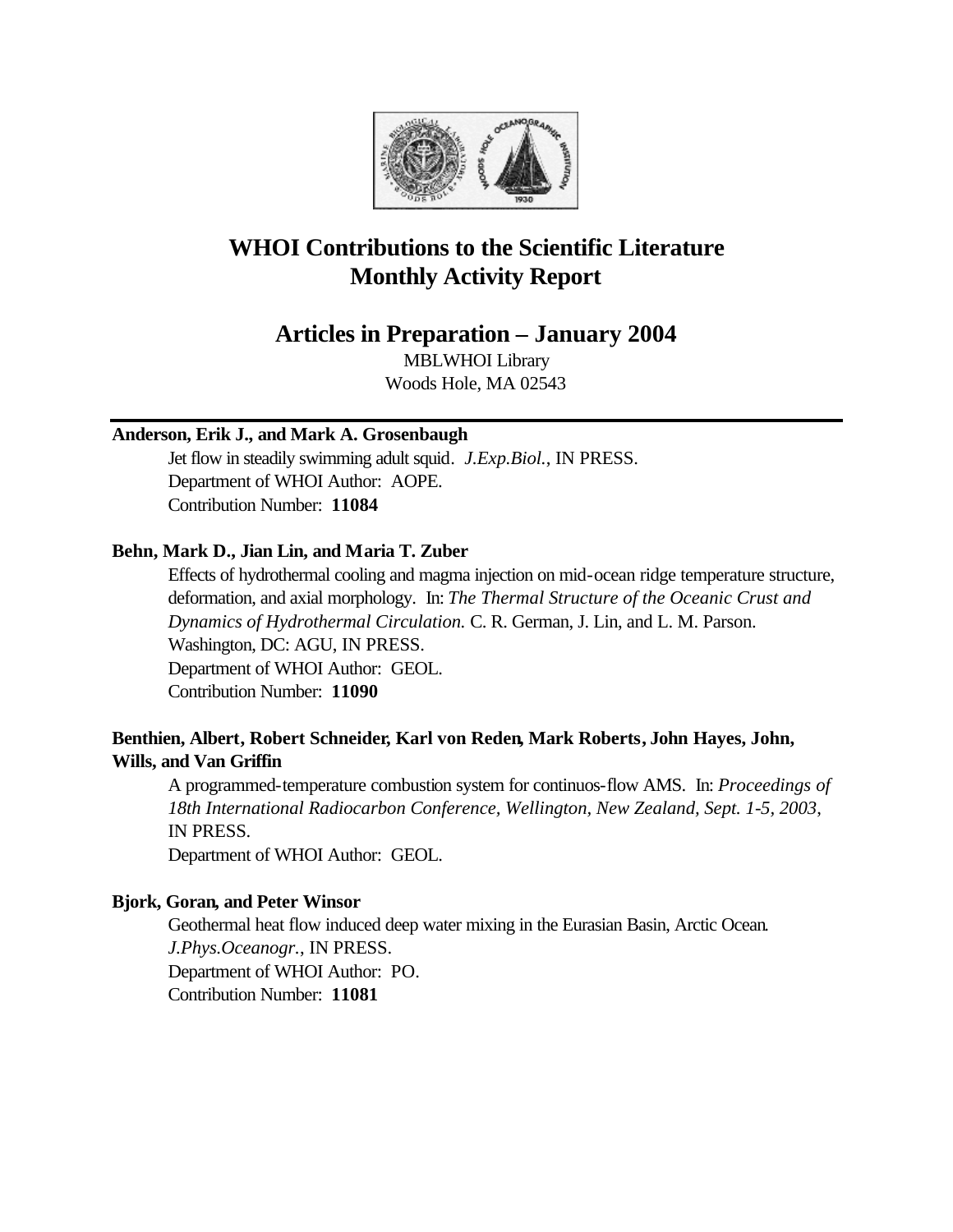#### **Brink, Kenneth H., and Allan R. Robinson**

*The Sea, Vol. 13 & 14.* Kenneth H. Brink and Alan R. Robinson, eds. New York, NY: John Wiley & Sons, Inc., IN PRESS. Department of WHOI Author: PO.

#### **Canales, J. P., B. Tucholke, and J. A. Collins**

Seismic reflection imaging of a young megamullion: Atlantis Massif (Mid-Atlantic Ridge, 30°10'N. *Earth Planet.Sci.Lett.*, IN PRESS. Department of WHOI Author: GEOL. Contribution Number: **11087**

#### **Chen, Yongshun John, and Jian Lin**

High sensitivity of ocean ridge thermal structure to changes in magma supply: The Galapagos Spreading Center. *Earth Planet.Sci.Lett.*, IN PRESS. Department of WHOI Author: GEOL. Contribution Number: **11088**

#### **Clift, P. D., and P. Vannucchi**

Controls on tectonic accretion versus erosion in subduction zones: Implications for the origin and recycling of the continental crust. *Rev.Geophys.*, IN PRESS. Department of WHOI Author: GEOL.

### **Colosi, John A., Arthur B. Baggeroer, Matthew A. Dzieciuch, Bruce D. Cornuelle, Walter H. Munk, Peter F. Worcester, Brian D. Duchaw, Bruce M. Howe, James A. Mercer, Robert C. Spindel, Theodore G. Birdsall, Kurt Metzger, and Andrew M. G. Forbes**

Analysis of multipath acoustic field variability and coherence for broadband basin-scale transmissions in the North Pacific Ocean. *J.Acoust.Soc.Am.*, IN PRESS. Department of WHOI Author: AOPE. Contribution Number: **11073**

#### **Donnelly, Jeffrey P., Peter Cleary, Paige Newby, and Robert Ellinger**

Coupling instrumental and geological records of sea-level change: Evidence from southern New England of an increase in the rate of sea-level rise in the late 19th century. *Geophys.Res.Lett.*, IN PRESS.

Department of WHOI Author: GEOL. Contribution Number: **11072**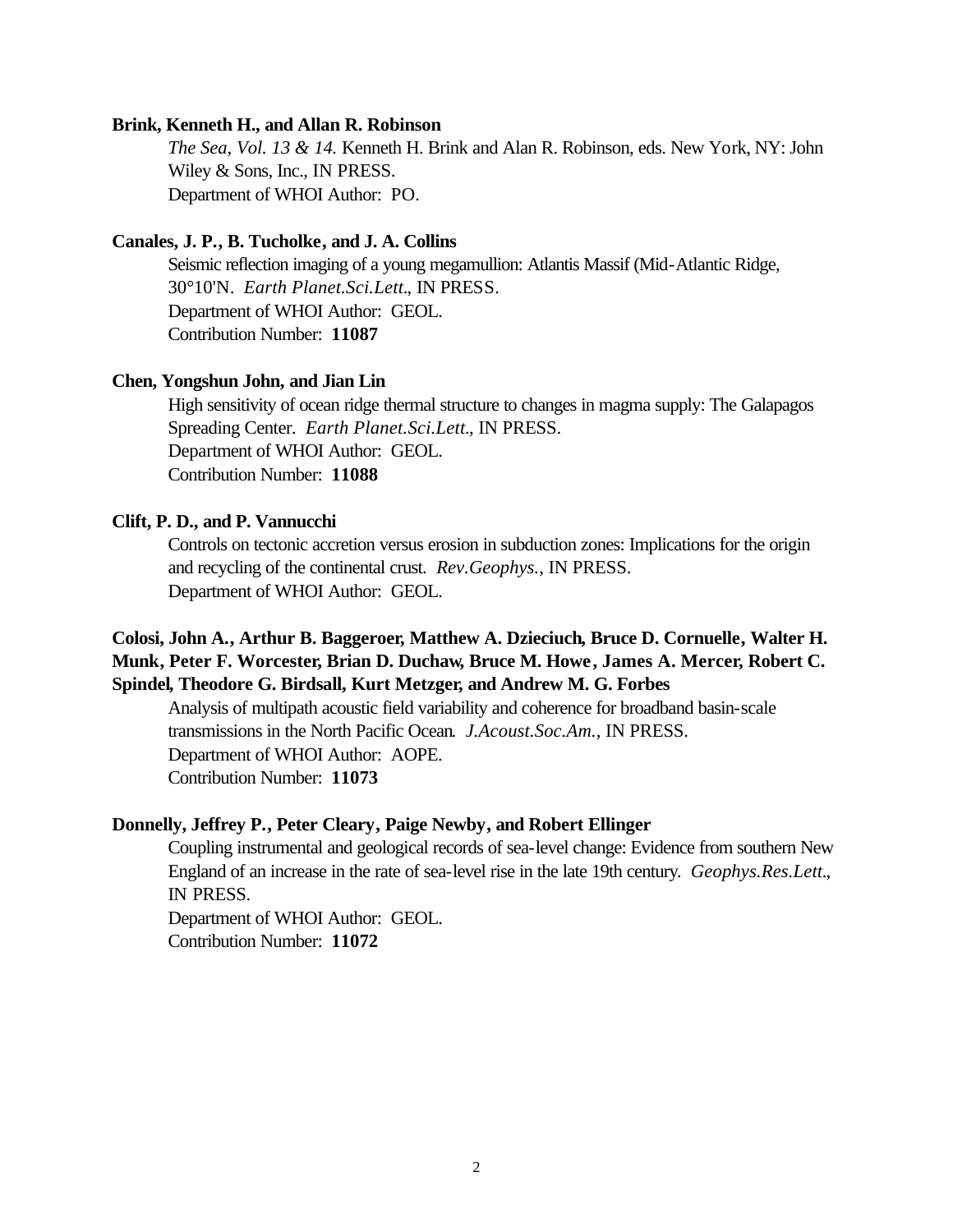### **Gawarkiewicz, Glen G., Joe Wang, Michael Caruso, Steve Ramp, Kenneth Brink, and Frank Bahr**

Shelfbreak circulation and thermohaline structure in the northern South China Sea - contrasting spring conditions in 2000 and 2001. *IEEE J.Oceanic Eng.*, IN PRESS. Department of WHOI Author: PO. Contribution Number: **11075**

#### **German, Christopher R., and Jian Lin**

The thermal structure of the oceanic crust, ridge spreading, and hydrothermal circulation: How well do we understand their inter-connections? In: *The Thermal Structure of the Oceanic Crust and Dynamics of Hydrothermal Circulation.* C. R. German, J. Lin, and L. M. Parson. Washington, DC: AGU, IN PRESS. Department of WHOI Author: GEOL. Contribution Number: **11092**

#### **Girton, James B.**

Denmark Strait eddies and overflow variability. *J.Geophys.Res.*, IN PRESS. Department of WHOI Author: PO. Contribution Number: **11078**

#### **Hahn, Mark E., Rebeka R. Merson, and Sibel I. Karchner**

Xenobiotic receptors in fishes: Structural and functional diversity and evolutionary insights. In: *Biochemical and Molecular Biology of Fishes, Vol. 6 Environmental Toxicology.* T. W. Moon and T. P. Mommsen, eds., IN PRESS. Department of WHOI Author: BIO. Contribution Number: **11037**

### **Hardebeck, Jeanne L., John Boatwright, Douglas Dreger, Rakesh Goel, Vladimir Graizer, Kenneth Hudnut, Chen Ji, Lucile Jones, John Langbein, Jian Lin, Evelyn Roeloffs, Robert Simpson, Keith Stark, Ross Stein, and John C. Tinsley**

Preliminary report on the 22 December 2003 M6.5 San Simeon, California, earthquake. *Seismol.Res.Lett.*, IN PRESS. Department of WHOI Author: GEOL. Contribution Number: **11089**

#### **Hetland, R., and W. R. Geyer**

An idealized study of the structure of long, partially mixed estuaries. *J.Phys.Oceanogr.*, IN PRESS.

Department of WHOI Author: AOPE.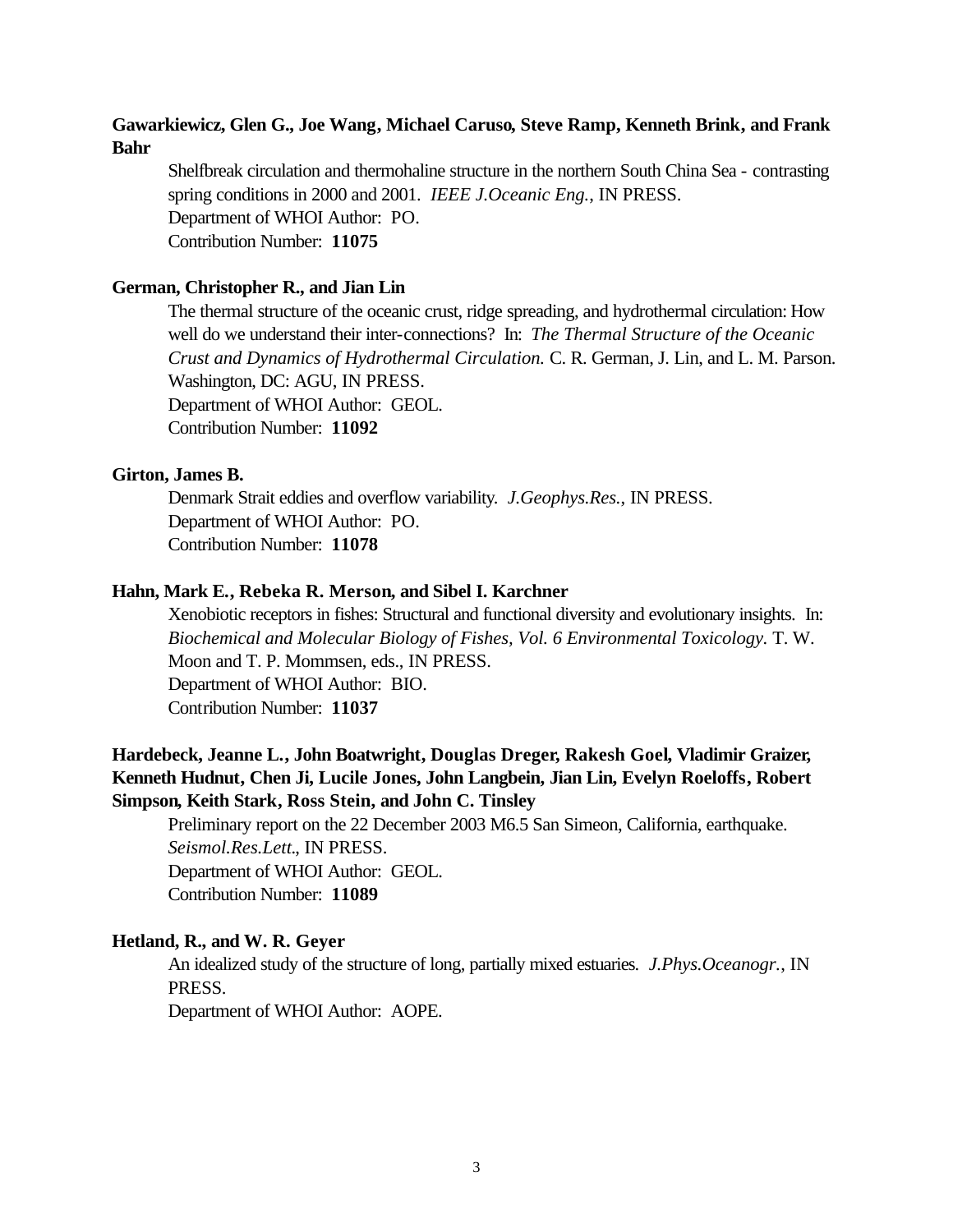#### **Hogg, Nelson**

A zonal pathway for NADW in the South Atlantic. *J.Oceanogr.*, IN PRESS. Department of WHOI Author: PO. Contribution Number: **11080**

### **Johnson, Mark, Peter T. Madsen, Walter M. X. Zimmer, Natacha Aguilar de Soto, and Peter L. Tyack**

Beaked whales echolocate on prey. *Nature*, IN PRESS. Department of WHOI Author: BIO. Contribution Number: **11069**

#### **Krishfield, Richard A., and Donald K. Perovich**

Spatial and temporal variability of oceanic heat flux to the Arctic ice pack. *J.Gephys.Res.*, IN PRESS. Department of WHOI Author: GEOL. Contribution Number: **11083**

#### **Kurz, Mark D., Joshua Curtice, Dempsey E. Lott, III, and Andy Solow**

Rapid helium isotopic variability in Mauna Kea shield lavas from the Hawaiian Scientific Drilling Project. *Geochem. Geophys. Geosyst.*, IN PRESS. Department of WHOI Author: MCG. MPC. Contribution Number: **11086**

#### **Lynch, J., and M. Orr**

Low rfrequency acoustic propagation through shallow water internal waves. In: *ONR Monograph on Internal Waves and Acoustics*, IN PRESS. Department of WHOI Author: AOPE.

#### **Perez-Campos, X., J. J .McGuire, and G. Beroza**

Centroid time shift and apparent stress: Oceanic vs continental earthquakes. *J.Geophys.Res.*, IN PRESS. Department of WHOI Author: GEOL.

#### **Pizarro, O., R. Eustice, and H. Singh**

Relative pose estimation for instrumented, calibrated imaging platforms. In: *Proceedings of Digital Image Computing Techniques and Applications, 10-12 December 2003, Sydney, Australia*, IN PRESS. Department of WHOI Author: AOPE.